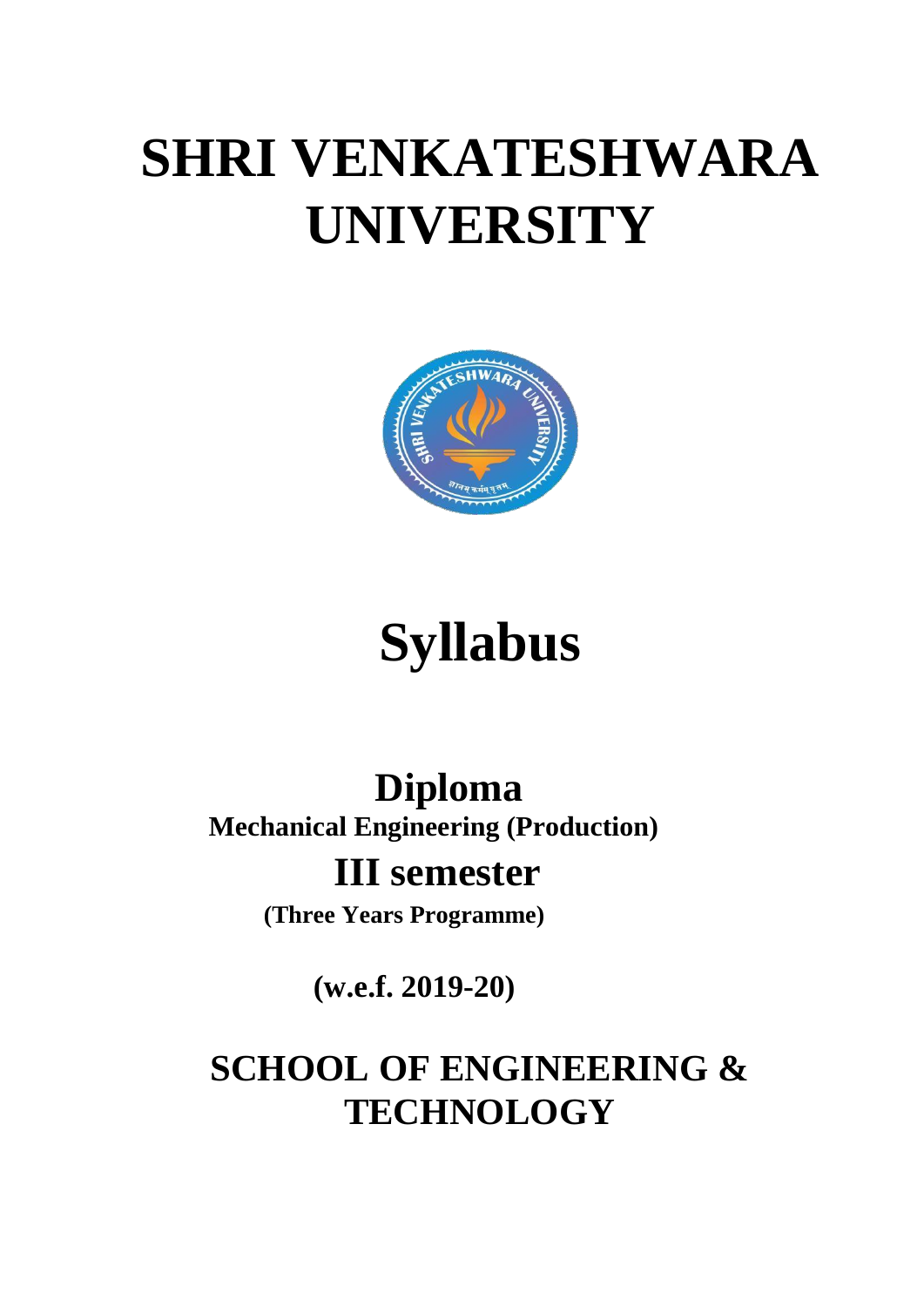|                |                  |                                                        |                |                |                  | <b>SEMESTER-III</b>      |                 | Mechanical Engineering (Production) |           |                     |                 |                 |                 |
|----------------|------------------|--------------------------------------------------------|----------------|----------------|------------------|--------------------------|-----------------|-------------------------------------|-----------|---------------------|-----------------|-----------------|-----------------|
|                |                  |                                                        |                |                |                  |                          |                 |                                     |           |                     |                 |                 |                 |
| SI             |                  | <b>Subject</b>                                         | <b>Periods</b> |                |                  | <b>Evaluation Scheme</b> |                 |                                     |           | <b>End Semester</b> |                 |                 |                 |
| $\bullet$      | Subject          |                                                        | ${\bf L}$      | T              | $\mathbf P$      | $\mathbf C$              | $\mathbf T$     | <b>Tot</b>                          | ${\bf P}$ | TE                  | $\mathbf P$     | <b>Tot</b>      | <b>Credit</b>   |
| ${\bf N}$      | <b>Codes</b>     |                                                        |                |                |                  | ${\bf T}$                | $\mathbf A$     | al                                  | ${\bf S}$ |                     | ${\bf E}$       | al              |                 |
| $\mathbf{0}$   |                  |                                                        |                |                |                  |                          |                 |                                     |           |                     |                 |                 |                 |
| $\mathbf{1}$   | <b>PPE - 301</b> | <b>Heat Power</b><br>Engineering                       | $\sqrt{2}$     | 1              | $\boldsymbol{0}$ | 20                       | 10              | 30                                  |           | 70                  |                 | 100             | 3               |
|                | <b>PPE-302</b>   | Metrology &<br>Measurements                            | 3              | $\overline{0}$ | $\overline{0}$   | 20                       | 10              | 30                                  |           | 70                  |                 | 100             | 3               |
| 3              | <b>PPE-303</b>   | <b>Fluid Mechanics</b><br>& Hydraulic<br>Machinery     | $\mathfrak{2}$ | $\mathbf{1}$   | $\overline{0}$   | 20                       | 10              | 30                                  |           | 70                  |                 | 100             | 3               |
| $\overline{4}$ | <b>PPE - 304</b> | Industrial<br>Production<br>Technology<br>$\mathbf{I}$ | 3              | $\overline{0}$ | $\boldsymbol{0}$ | 20                       | $\overline{10}$ | $\overline{30}$                     |           | $\overline{70}$     |                 | 100             | 3               |
| 5              | <b>PPE-305</b>   | <b>Basic Mechanical</b><br>Engineering                 | 3              | $\mathbf{1}$   | $\bf{0}$         | 20                       | 10              | 30                                  |           | $\overline{70}$     |                 | 100             | 4               |
| 6              | <b>PPE-311</b>   | <b>Production Drawing</b><br>Lab                       | $\mathbf{0}$   | $\overline{0}$ | 2                |                          |                 |                                     | 10        |                     | 15              | $25\,$          | $\mathbf{1}$    |
| $\overline{7}$ | <b>PPE-312</b>   | Industrial<br>Production<br>Technology Lab-I           | $\overline{0}$ | $\theta$       | $\overline{2}$   |                          |                 |                                     | 10        |                     | 15              | 25              | $\mathbf{1}$    |
| 8              | <b>PPE-313</b>   | Precision Metrology<br>Lab                             | $\Omega$       | $\overline{0}$ | $\overline{2}$   |                          |                 |                                     | 10        |                     | 15              | 25              | $\mathbf{1}$    |
| 9              | <b>PPE-314</b>   | <b>Computer Aided</b><br>Machine Drawing<br>Practical  | $\mathbf{0}$   | $\overline{0}$ | $\overline{2}$   |                          |                 |                                     | 10        |                     | 15              | 25              | 1               |
| 10             | <b>PPE-315</b>   | <b>Heat Power</b><br>Engineering Lab                   | $\overline{0}$ | $\mathbf{0}$   | $\overline{2}$   |                          |                 |                                     | 10        |                     | $\overline{15}$ | 25              | 1               |
| 11             | <b>PPE-316</b>   | Summer Internship -<br>I                               | $\overline{0}$ | $\mathbf{0}$   | $\overline{0}$   |                          |                 |                                     | 50        |                     |                 | $\overline{50}$ | $\overline{2}$  |
|                |                  |                                                        |                |                |                  |                          |                 |                                     |           |                     |                 | 675             | $\overline{23}$ |
|                |                  | Summer Internship-I (4 weeks) after IInd Sem           |                |                |                  |                          |                 |                                     |           |                     |                 |                 |                 |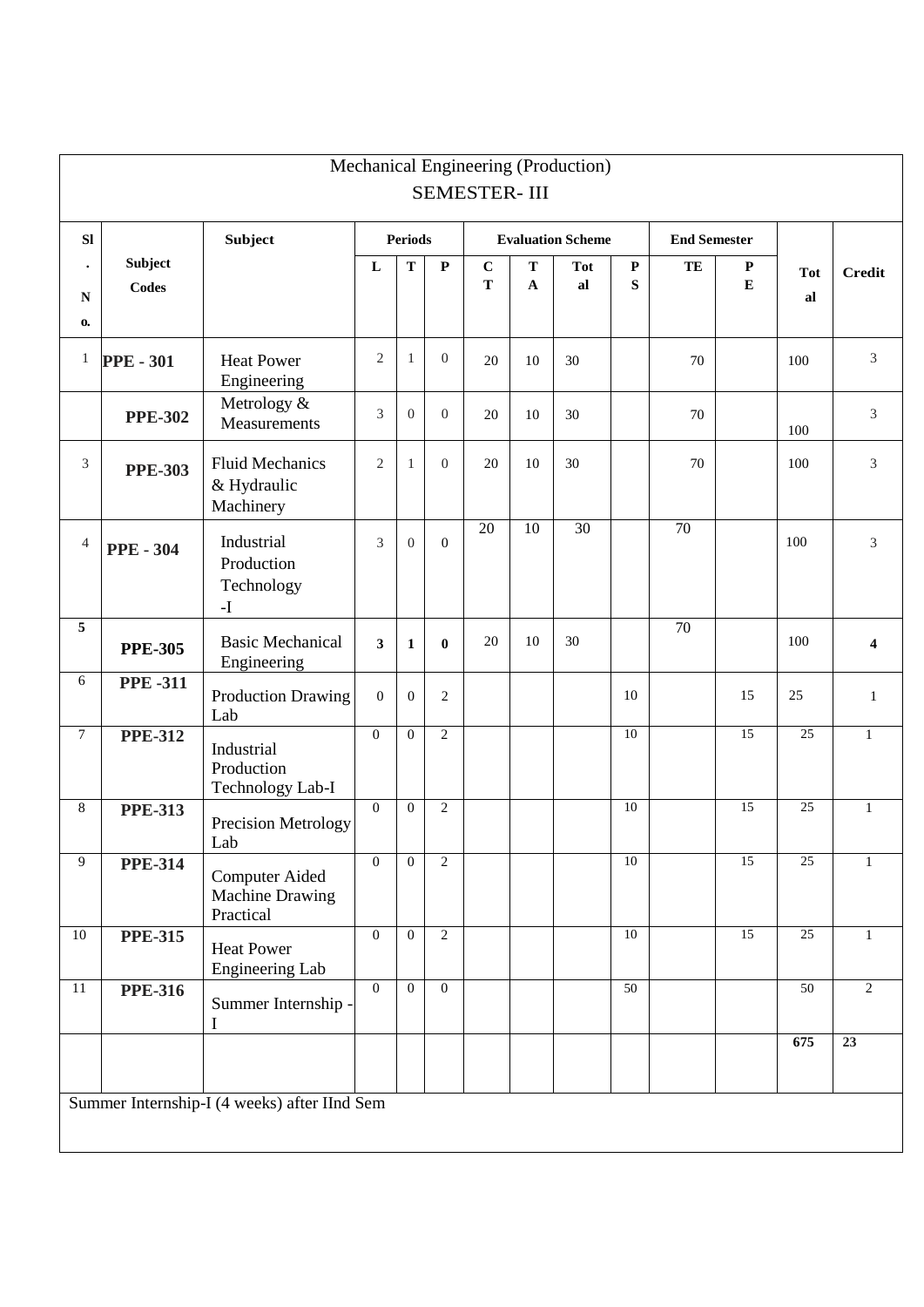| Course Code            |  | PPE-301                             |
|------------------------|--|-------------------------------------|
| Course Title           |  | <b>BASIC MECHANICAL ENGINEERING</b> |
| Number of Credits      |  | (L: 3, T: 1, P: 0)<br>4             |
| Prerequisites          |  | <b>NIL</b>                          |
| <b>Course Category</b> |  | РC                                  |

- To understand General Principles of Mechanical Engineering
- To understand laws of thermodynamics, thermal and thermodynamicProcesses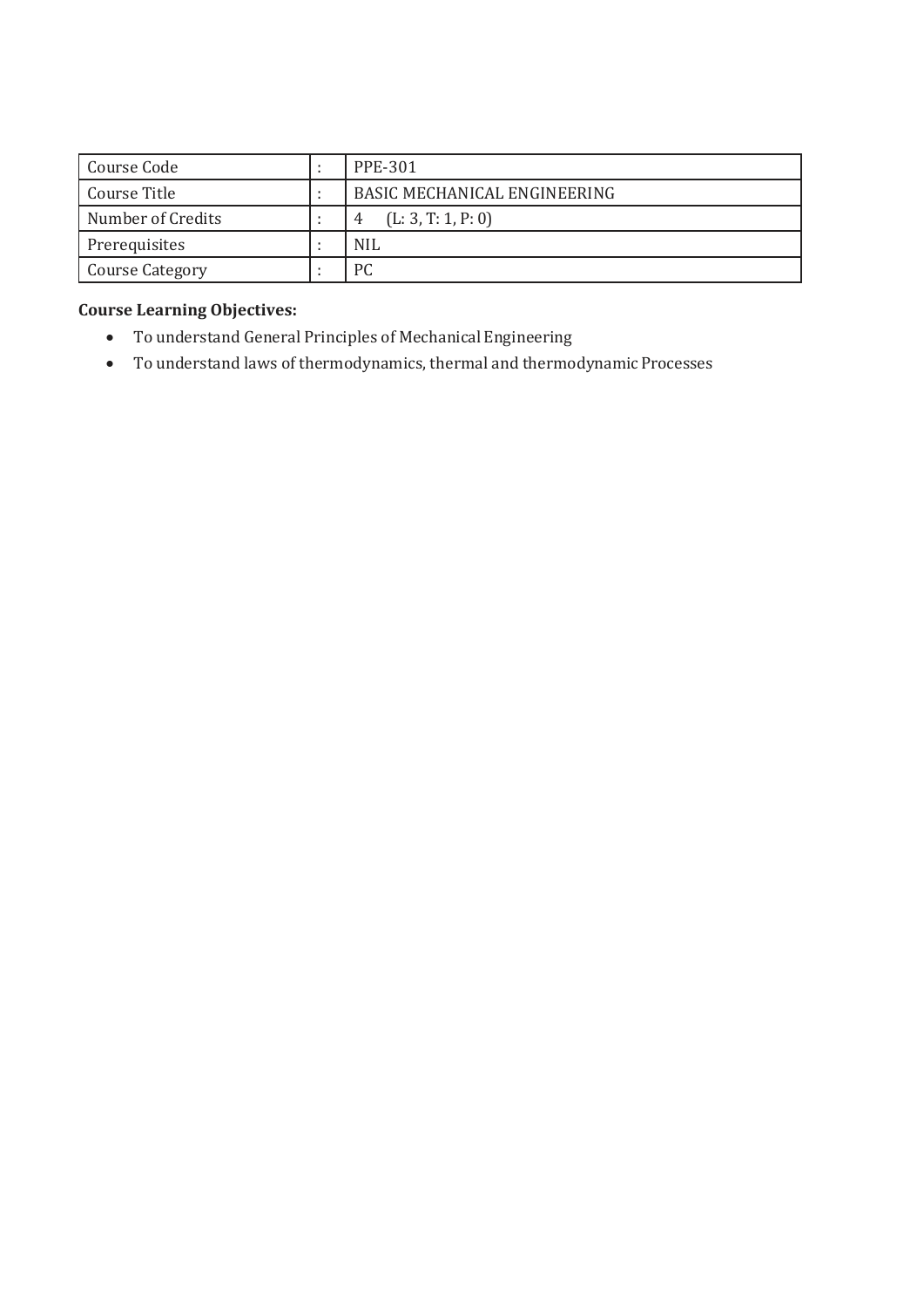- To understand working principles of Thermal Machines and Power TransmittingDevices
- To understand basic materials and manufacturing processes

#### **Course Content:**

**UNIT-I: Introduction to Thermodynamics** - Role of Thermodynamics in Engineering and Science, Types of Systems, Thermodynamic Equilibrium, Properties, State, Process and Cycle, Elementary introduction to Zeroth, First and Second laws of thermodynamics, Heat and Work Interactions for various non-flow and flow processes; Concept of Heat Engine, Heat Pump & Refrigerator, Efficiency/ COP; Kelvin-Planck and Clausius Statements, Carnot Cycle, Carnot Efficiency, T-S and P-V Diagrams, Concept of Entropy (Definition only).

**Unit-II: Heat transfer & Thermal Power Plant:** Modes of Heat Transfer; Conduction: Composite Walls and Cylinders, Combined Conduction and Convection: Overall Heat Transfer Co-efficient, Simple Numerical Problems: Thermal Power Plant Layout; Rankine Cycle; Fire Tube and Water Tube boilers, Babcock & Wilcox, Cochran Boilers;

**Unit-III: Steam Turbines:** Impulse and Reaction Turbines; Condensers: Jet & Surface Condensers, Cooling Towers;**Internal Combustion Engines andRefrigeration:** Otto, Diesel and Dual cycles; P-V and T-SDiagrams; IC Engines: 2 - Stroke and 4 - Stroke I.C. Engines, S.I. and C.I.Engines.

**Unit-IV: Materials and Manufacturing Processes:** Engineering Materials, Classification and their Properties; Metal Casting, Moulding, Patterns, Metal Working: Hot Working and Cold Working, Metal Forming: Extrusion, Forging, Rolling, Drawing, Gas Welding, Arc Welding, Soldering, and Brazing.

**Unit-V: Machine Tools and Machining Processes:** Machine Tools: Lathe Machine and types, Lathe Operations, Milling Machine and types, Milling Operations, Shaper and Planer Machines: Differences, Quick-Return Motion Mechanism, Drilling Machine: Operations, Grinding Machine:Operations

#### **Reference Books:**

- 1. Basic Mechanical Engineering M.P.Poonia & S.C. Sharma, Khanna PublishingHouse
- 2. Elements of Mechanical Engineering M. L. Mathur, F.S. Mehta and R. P. Tiwari, Jain Brothers, New Delhi
- 3. Engineering Heat Transfer Gupta & Prakash, Nem Chand & Brothers, New Delhi
- 4. Workshop Technology (Vol. 1 and 2) B. S. Raghuvanshi, Dhanpath Rai and Sons, NewDelhi.
- 5. Basic Mechanical Engineering J Benjamin
- 6. Elements of Mechanical Engineering Roy and Choudhary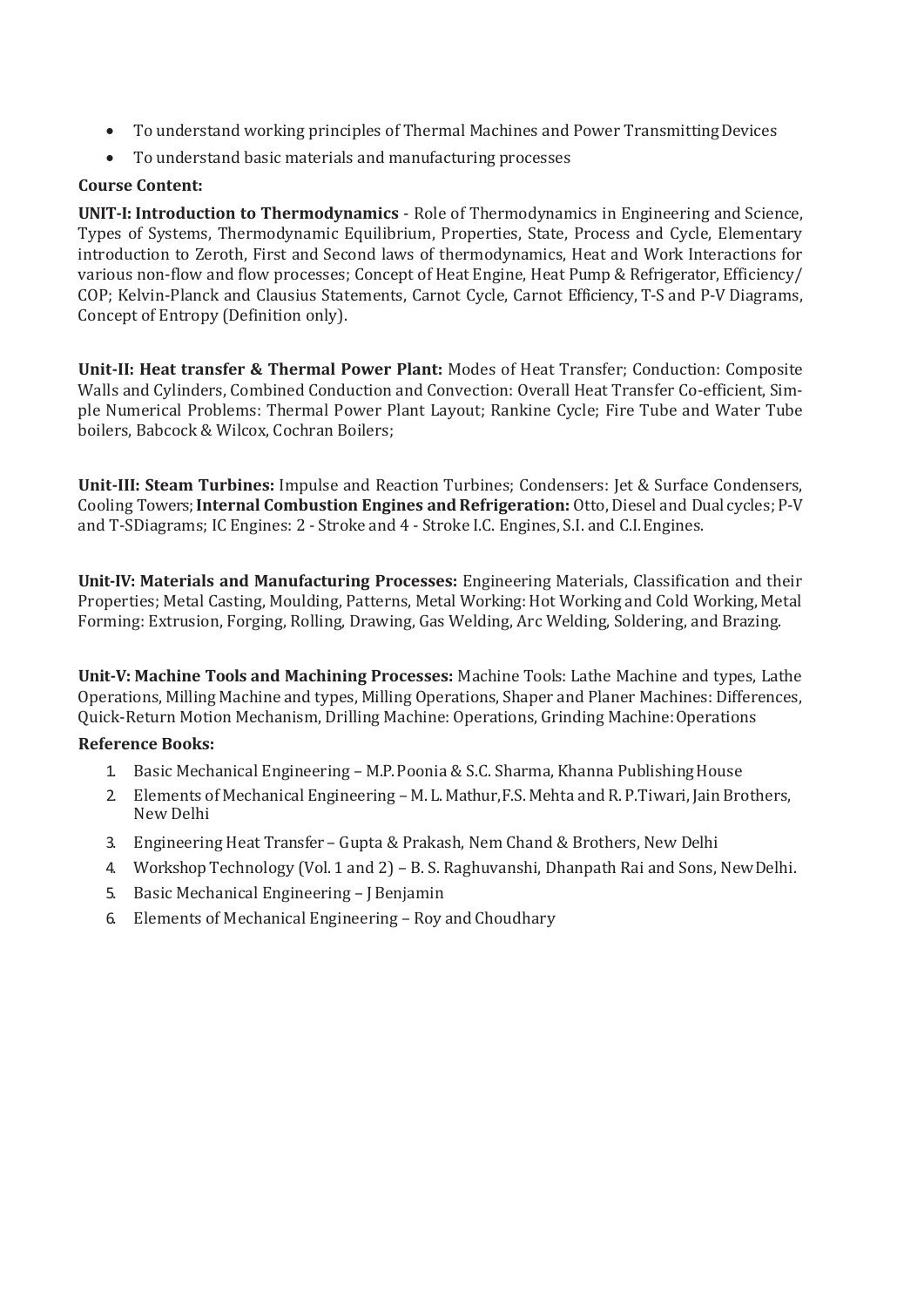#### 7. Engineering Thermodynamics – Spalding and Cole

#### **Course outcomes:**

At the end of the course, the student will be able to:

| CO <sub>1</sub> | Understand basics of thermodynamics and components of a thermal power plant                                     |
|-----------------|-----------------------------------------------------------------------------------------------------------------|
| CO <sub>2</sub> | Understand basics of heat transfer, refrigeration and internal combustion engines                               |
| CO <sub>3</sub> | Understand mechanism of thermal power plant and boiler operation                                                |
| CO <sub>4</sub> | Identify engineering materials, their properties, manufacturing methods encountered in<br>engineering practice  |
| CO <sub>5</sub> | Understand functions and operations of machine tools including milling, shaping, grinding<br>and lathe machines |

| Course Code       |  | PPE-314                                  |
|-------------------|--|------------------------------------------|
| Course Title      |  | COMPUTER AIDED MACHINE DRAWING PRACTICAL |
| Number of Credits |  | (L: 0, T: 0, P: 4)                       |
| Prerequisites     |  | <b>NIL</b>                               |
| Course Category   |  | PС                                       |

#### **Course Learning Objectives:**

- To use computer aided drafting,
- To prepare geometrical model of various machineelements
- To draw the different views of machine elements
- To interpret the drawing in engineering field and illustrate three dimensionalobjects

#### **Course Content:**

- 1. Introduction to CAD software
- 2. Drawing aids and editing commands
- 3. Basic dimensioning, hatching, blocks and views
- 4. Isometric drawing, printing and plotting
- 5. CAD drawing practice detailed drawings of following machine parts are given to students to assemble and draw the sectional or plain elevations / plans / and side views with dimensioning and bill of materials using cad software – 12 exercises: sleeve & cotter joint, spigot & cotter joint, knuckle joint, stuffing box, screw jack, foot step bearing, universal coupling, plummer block, simple eccentric, machine vice, connecting rod, protected type flanged coupling.

#### **Reference Books:**

- 1. Bhatt, N.D., Machine Drawing, Charotar Publishing House,2003.
- 2. Sidheswar,N., Kannaiah, P.and Sastry,V.V.S.,Machine Drawing, TataMcGraw Hill Book Company, New Delhi, 2000.
- 3. Kannaih, P., Production Drawing, New Age International,2009

#### **Course outcomes:**

| CO1   Understand the representation of materials used in machine drawing   |
|----------------------------------------------------------------------------|
| CO2 Draw the development of surfaces for sheet metal working applications. |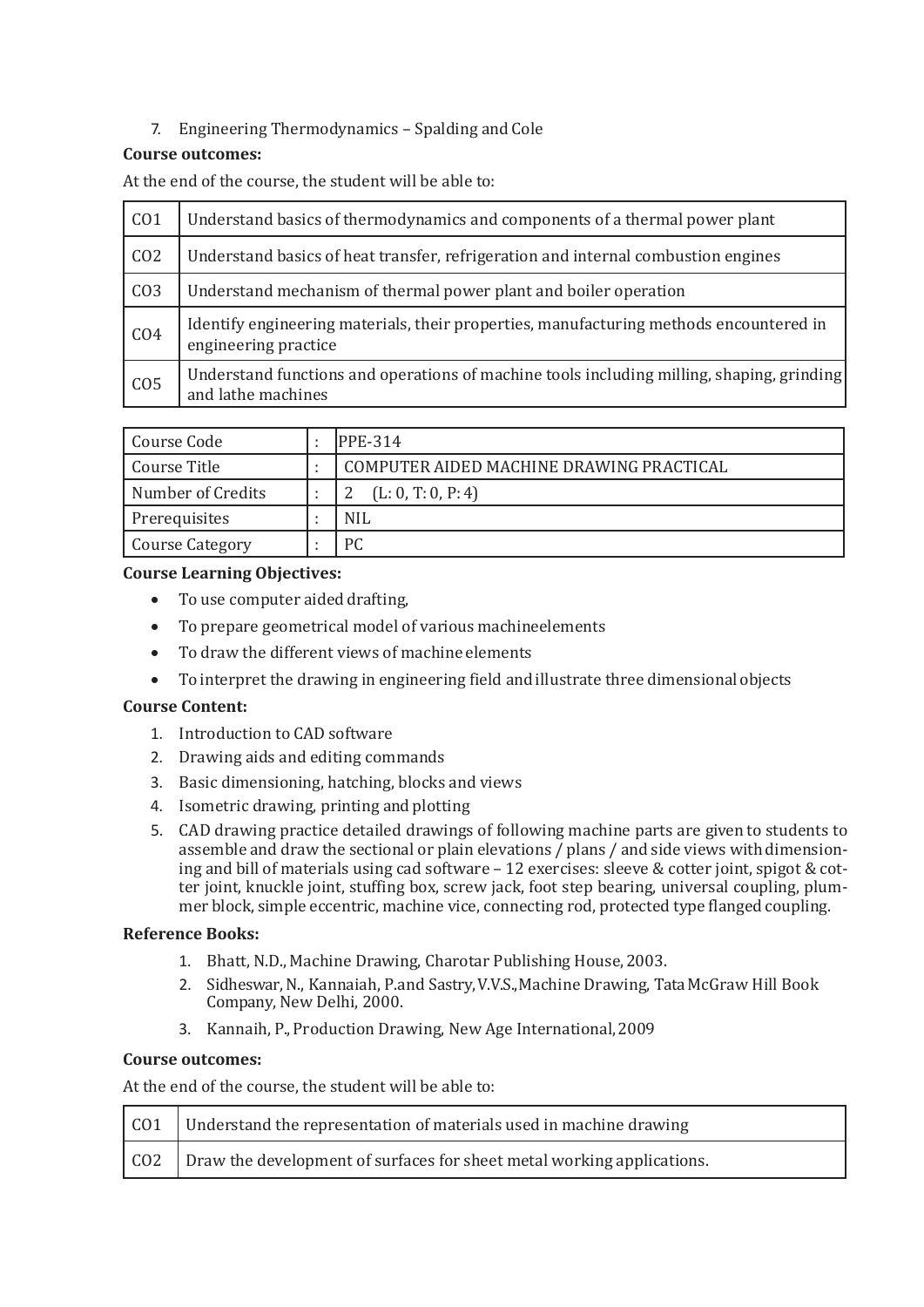| CO <sub>3</sub>  | Draw the machine elements including keys, couplings, cotters, riveted, bolted and welded<br>joints. |
|------------------|-----------------------------------------------------------------------------------------------------|
| C <sub>O</sub> 4 | Construct an assembly drawing using part drawings of machine components                             |
| CO <sub>5</sub>  | Represent tolerances and the levels of surface finish of machine elements.                          |

| Course Code       |  | PPE-303                               |
|-------------------|--|---------------------------------------|
| Course Title      |  | FLUID MECHANICS & HYDRAULIC MACHINERY |
| Number of Credits |  | (L: 2, T: 1, P: 0)                    |
| Prerequisites     |  | <b>NIL</b>                            |
| Course Category   |  | PC                                    |

- To understand fluid flow & related machinery for power generation, water supply and irrigation.
- To Select and use appropriate flow measuring device.
- To Select and use appropriate pressure measuringdevice.
- To understand and analyze the performance of pumps andturbines.

#### **Course Content:**

**UNIT-I: Properties of fluid:** Density, Specific gravity, Specific Weight, Specific Volume, Dynamic Viscosity, Kinematic Viscosity, Surface tension, Capillarity, Vapour Pressure, Compressibility.

**Fluid Pressure & Pressure Measurement:** Fluid pressure, Pressure head, Pressure intensity, Concept of vacuum and gauge pressures, atmospheric pressure, absolute pressure, Simple and differential manometers, Bourdan pressure gauge, Concept of Total pressure on immersed bodies, center of pressure, Simple problems on Manometers.

**Unit-II: Fluid Flow:** Types of fluid flows, Path line and Stream line, Continuity equation, Bernoulli's theorem, Principle of operation of Venturimeter, Orifice meter and Pitot tube, Derivations for discharge, coefficient of discharge and numerical problems.

**Flow Through Pipes:** Laminar and turbulent flows; Darcy's equation and Chezy's equation for frictional losses, Minor losses in pipes, Hydraulic gradient and total gradient line, Numerical problems to estimate major and minor losses

**Unit-III: Impact of jets:** Impact of jet on fixed vertical, moving vertical flat plates, Impact of jet on curved vanes with special reference to turbines & pumps, Simple Numericals on work done and efficiency.

**Unit-IV: Hydraulic Turbines:** Layout of hydroelectric power plant, Features of Hydroelectric power plant, Classification of hydraulic turbines, Selection of turbine on the basis of head and discharge available, Construction and working principle of Pelton wheel, Francis and Kaplan turbines, Draft tubes – types and construction, Concept of cavitation in turbines, Calculation of Work done, Power, efficiency of turbines, Unit quantities and simple numericals.

**Unit-V: Centrifugal Pumps:** Principle of working and applications, Types of casings and impellers, Concept of multistage, Priming and its methods, Cavitation, Manometric head, Workdone, Manometric efficiency, Overall efficiency. Numericals on calculations of overall efficiency and power required to drive pumps.

**Reciprocating Pumps:** Construction, working principle and applications of single and double acting reciprocating pumps, Concept of Slip, Negative slip, Cavitation andseparation.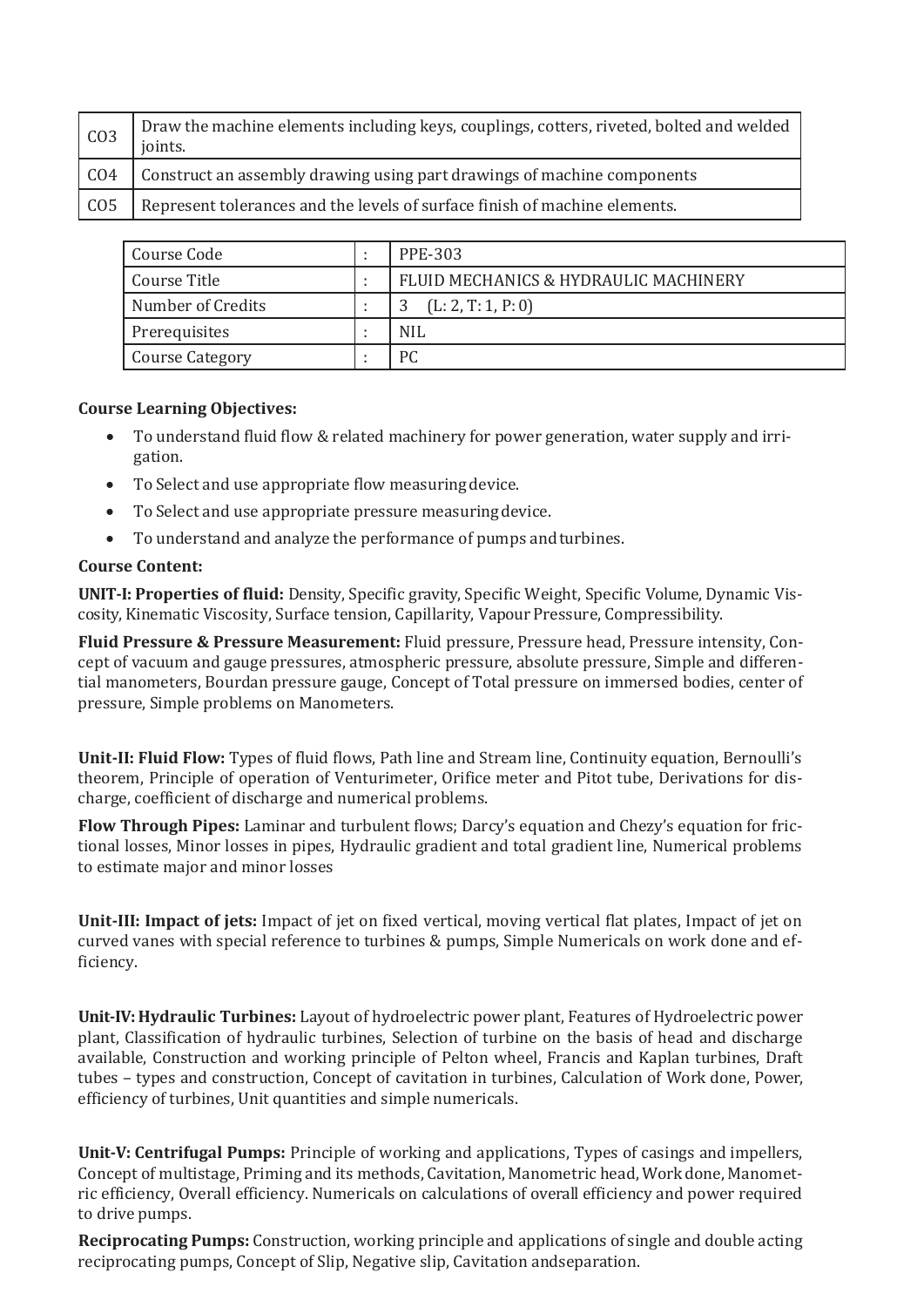#### **Reference Books:**

- 1. Fluid Mechanics & Hydraulic Machines, S.S. Rattan, Khanna Book Publishing Co.,Delhi
- 2. Hydraulic, fluid mechanics & fluid machines Ramamrutham S, Dhanpath Rai and Sons, New Delhi.
- 3. Hydraulics and fluid mechanics includingHydraulicmachines Modi P.N.and SethS.M., Standard Book House. New Delhi
- 4. One Thousand Solved Problems in Fluid Mechanics K. Subramanya, Tata McGrawHill.
- 5. Hydraulic, fluid mechanics & fluid machines S. Ramamrutham, Dhanpat Rai and Sons

#### **Course outcomes:**

| CO <sub>1</sub> | Measure various properties such as pressure, velocity, flow rate using various instruments.                     |
|-----------------|-----------------------------------------------------------------------------------------------------------------|
| CO <sub>2</sub> | Calculate different parameters such as co-efficient of friction, power, efficiency etc of vari-<br>ous Systems. |
| CO <sub>3</sub> | Describe the construction and working of turbines and pumps.                                                    |
| CO <sub>4</sub> | Test the performance of turbines and pumps.                                                                     |
| CO <sub>5</sub> | Plot characteristics curves of turbines and pumps.                                                              |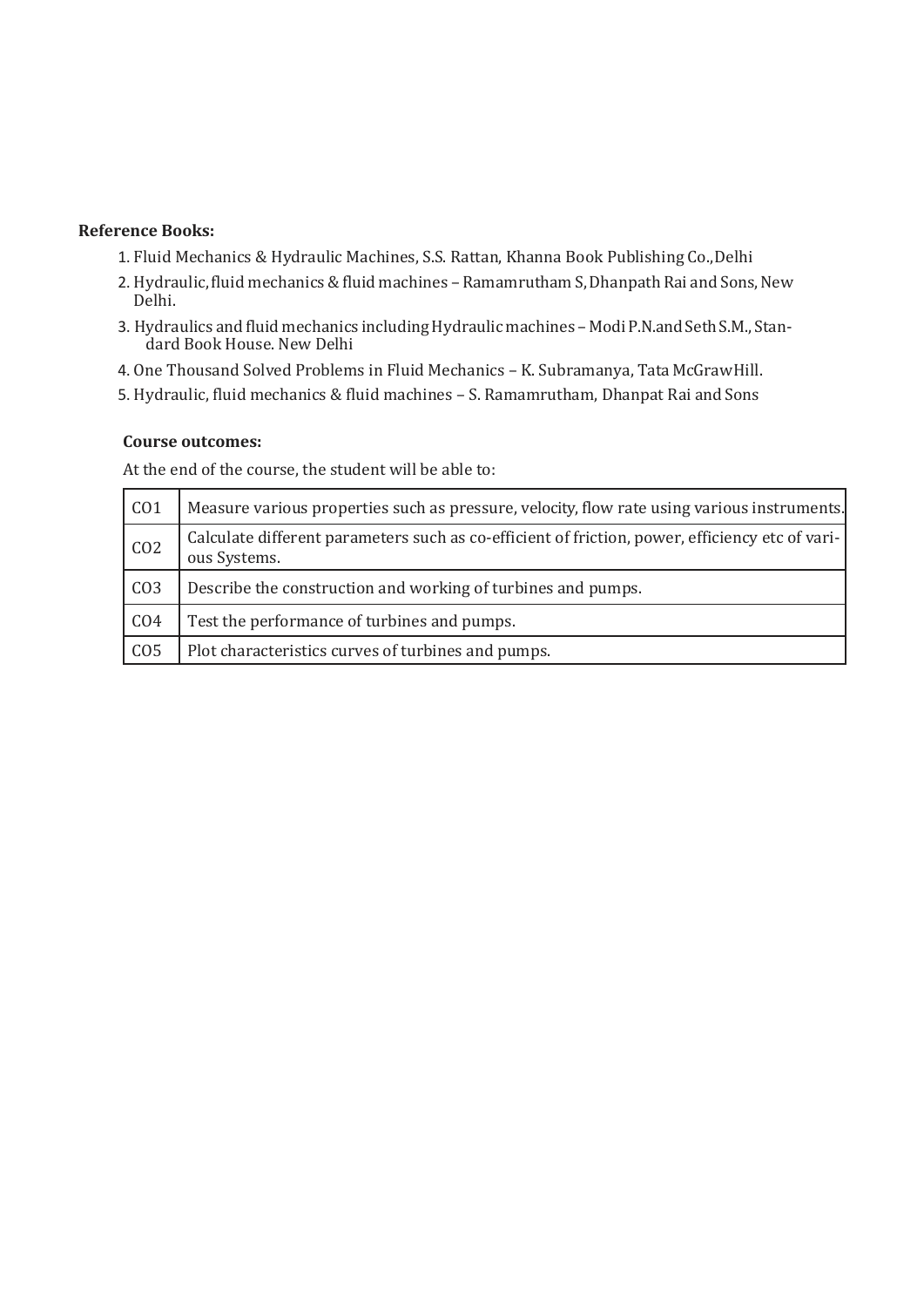| Course Code          |  | PEPC <sub>219</sub>            |
|----------------------|--|--------------------------------|
| Course Title         |  | HEAT POWER ENGINEERING LAB     |
| Number of Credits    |  | (L: 0, T: 0, P: 3)<br>1.5      |
| <b>Prerequisites</b> |  | PEPC207 HEAT POWER ENGINEERING |
| Course Category      |  | РC                             |

- Tounderstand working of various IC Engines and familiarise with various parts of different engines physically
- To understand and relate the working of an engine as studied intheory.
- Understand troubleshooting to rectify some of the problems normally occurring in engines and automobiles.
- Understand and familiarise with the working of air compressor, refrigeration system and steam boilers.

#### **Course Content:**

List of Experiments:

#### **PART-A**

- 1. Determine flash and fire point of the given oil using open cup apparatus.
- 2. Determine flash and fire point of the given oil using closed cupapparatus.
- 3. Determine the absolute viscosity of the given lubricating oil usingRedwoodviscometer.
- 4. Determine the absolute viscosity of the given lubricating oil using Sayboltviscometer.
- 5. Port timing diagram of two stroke petrol Engine
- 6. Valve time diagram for four stroke petrolEngine.
- 7. Valve time diagram for four stroke dieselengines.

#### **PART-B**

8. Load test (Performance test) on Four Stroke PetrolEngine.

9. Load test (Performance test) on Four Stroke dieselEngine.

10. Morse test on Multi-cylinder petrolengine.

Production EngineeringCurriculum Structure 292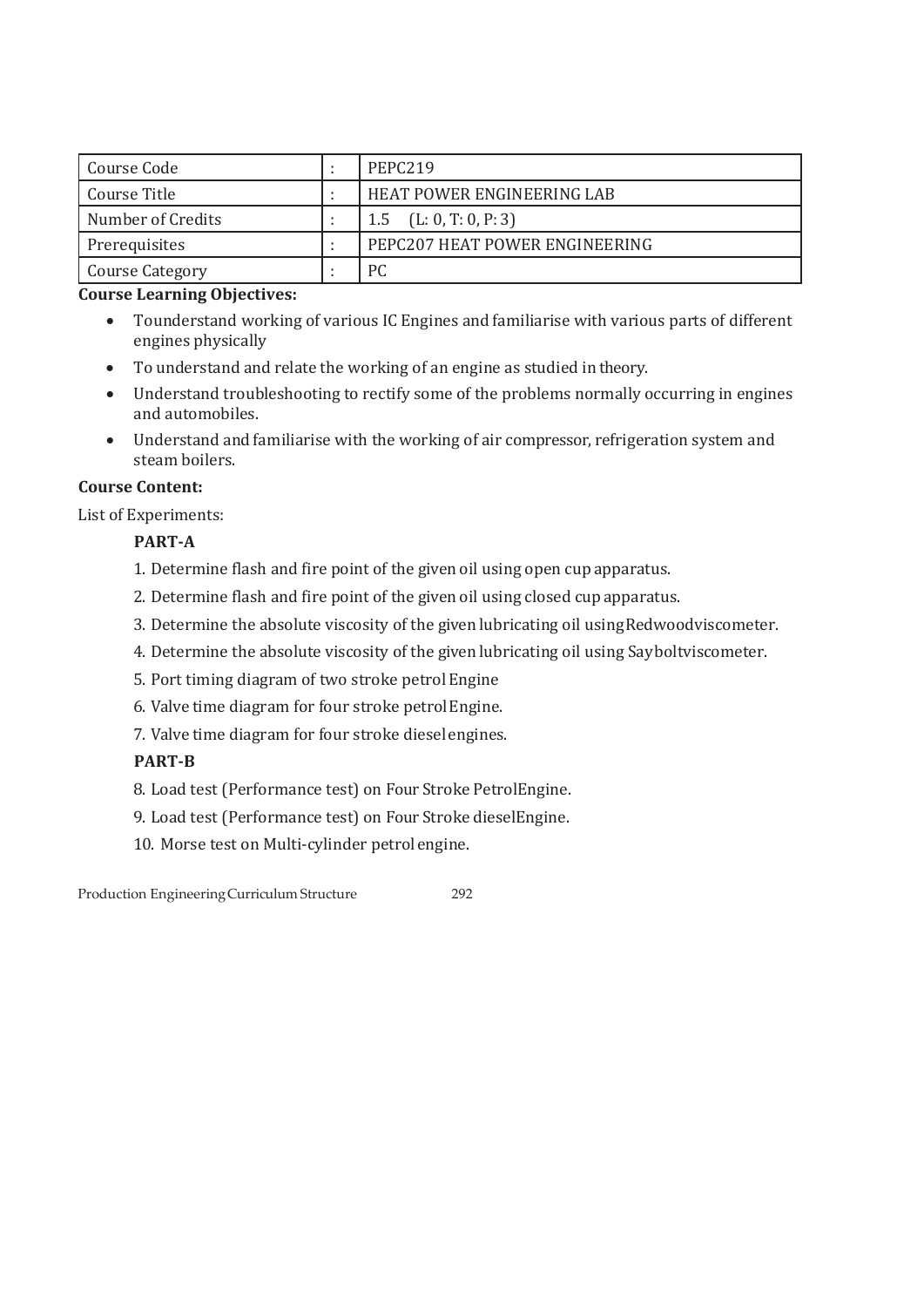- 11. Heat balance test on Four Stroke Petrolengine.
- 12. Heat balance test on Four Stroke Dieselengine.
- 13. Volumetric efficiency of Air Compressor.
- 14. Thermal Conductivity measurement using guarded plate apparatus
- 15. Determination of COP of Refrigeration System

#### **PART-C**

- 16. Study of high-pressure boiler.
- 17. Study of boiler mountings and Accessories.

#### **Reference Books:**

- 1. Fundamental of thermodynamics, by Richard E Snnatag, Claus Borgnakke, Gordon J Vanwylen, Wiley Student edition, 6th Ed.,
- 2. Basic and applied thermodynamics by P.K. Nag ,Tata McGraw hill New delhi2009
- 3. Heat engines(Vol-I & Vol-II) by Patel and Karmachandani
- 4. I. C. Engine Fundamentals by Hey wood
- 5. Thermal Engineering by R. S. Khurmi

#### **Course outcomes:**

At the end of the course, the student will be able to:

| CO <sub>1</sub> | Appreciate the practical applications of Bomb calorimeter /Boy's gas calorimeter                                                                           |
|-----------------|------------------------------------------------------------------------------------------------------------------------------------------------------------|
| CO <sub>2</sub> | Appreciate the Mechanism of valve functioning in 2 and 4-stroke diesel engine                                                                              |
| CO <sub>3</sub> | Understand the method of evaluating the performance characteristics of single cylinder<br>diesel engine at different loads and draw the heat balance sheet |
| CO <sub>4</sub> | Understand the method of finding the indicated power of individual cylinders of an engine<br>by using morse test                                           |
| CO <sub>5</sub> | Study of high pressure boiler with model                                                                                                                   |

| Course Code            |  | <b>PPE-305</b>         |
|------------------------|--|------------------------|
| Course Title           |  | HEAT POWER ENGINEERING |
| Number of Credits      |  | (L: 2, T: 1, P: 0)     |
| Prerequisites          |  | <b>NIL</b>             |
| <b>Course Category</b> |  | PC                     |

#### **Course Learning Objectives:**

- Describe internal combustion engine.
- Select appropriate type of compressor to suit the requirements.
- Calculate performance parameters of Air compressor.
- Understand Refrigeration & Air-conditioning processes and their application.

#### **Course Content:**

**UNIT-I: Basics of Thermodynamics and Thermodynamic Processes of Perfect Gases:** Introduction – definitions and units of mass, weight, volume, density, specific weight, specific gravity and specific volume – pressure – units of pressure – temperature - absolute temperature – S.T.Pand N.T.P conditions – heat - specificheat capacity at constant volume and at constant pressure –work – power – energy – types - law of conservation of energy – thermodynamic system – types – thermodynamic equilibrium - properties of systems – intensive and extensive properties –State of System- process – cycle – point and path functions - zeroth , first and second laws of thermodynamics – problems Perfect gases – laws of perfect gases – Boyle's, Charles', Joule's, Regnault's and Avogadro's laws – General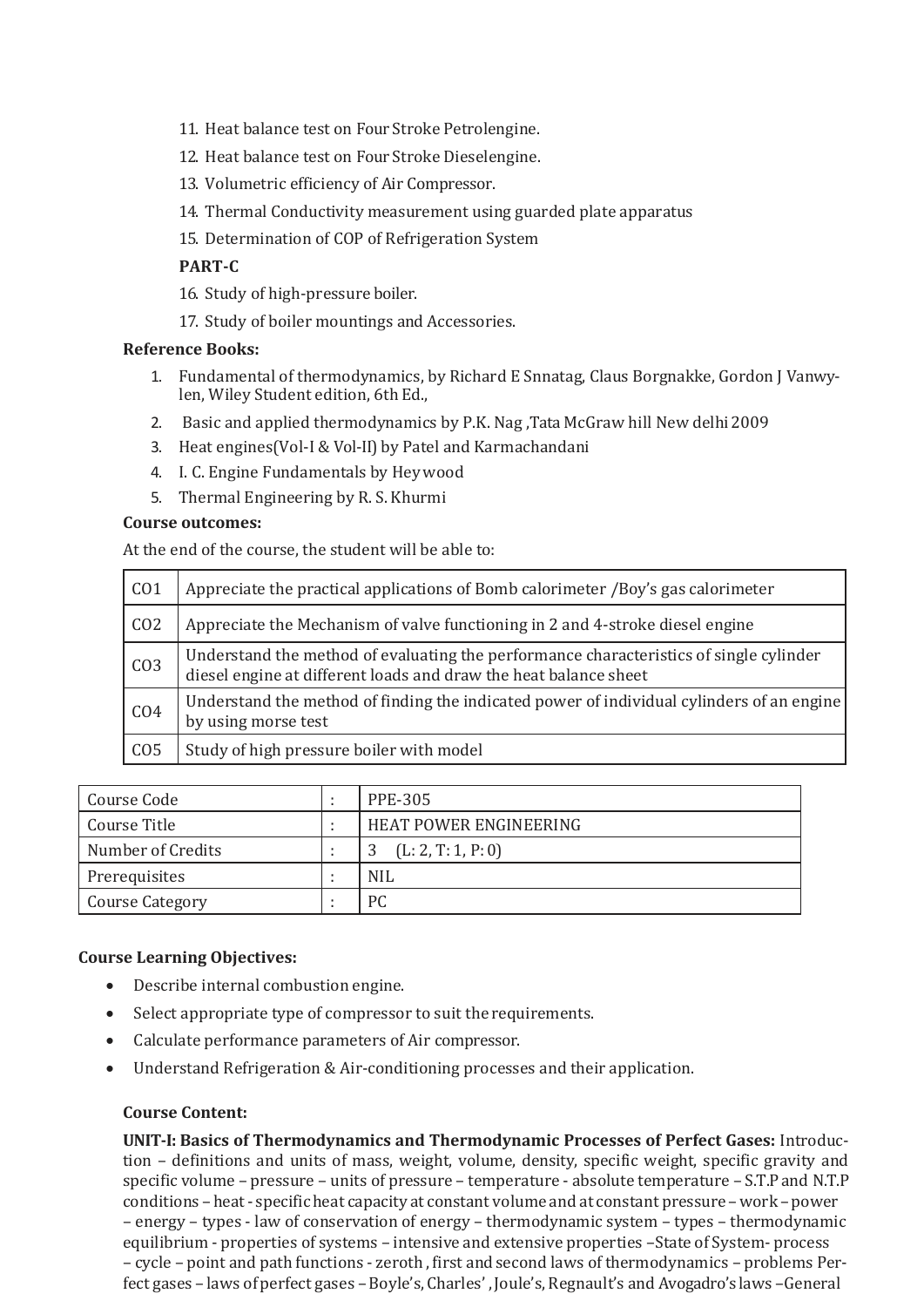Gas Equation- characteristic gas equation – relation between specific heats and gas constant – universal gas constant - problems –Thermodynamic Processes-Change in Internal Energy- enthalpy – change in enthalpy – entropy – change in entropy – general equations for change in entropy.Constant volume, constant pressure, isothermal(hyperbolic) , isentropic ( reversible adiabatic ), polytropic, – p-V and T-s diagrams, work done , change in internal energy , heat transfer , change in enthalpy , change in entropy for various processes – problems - Free expansion and throttlingprocesses.

**UNIT-II: Thermodynamic Air Cycles and Steady Flow Energy Equation & Applications:** Air cycles – air standard efficiency – reversible and irreversible processes – assumptions in deriving air standard efficiency – Carnot cycle – Otto cycle – Joule cycle – Diesel cycle – comparison of Otto cycle and Diesel cycle - Comparison of ideal and actual p-V diagrams of Otto and Diesel cycles – problems dual combustion cycle (description only). Steady flow system – control volume – steady flow energy equation – assumptions –Engineering applications – steam boiler – condenser – nozzles – steam and gas turbines – reciprocating and rotary compressors –Centrifugal pump – non flow energy equation – problems.

**UNIT-III: Air Compressors**: Uses of compressed air – classifications of Air compressor – reciprocating compressor - single stage reciprocating compressor – compression processes – power required todrivethecompressor (Neglecting clearance Volume) – problems – clearance volume and its effects – volumetric efficiency – power required todrive the compressor with clearance volume – problems – multi stage compression –merits and demerits –Two stage compressor with imperfect coolingwith perfect inter cooling - work input – condition for minimum work input in multi stage compressor with perfect inter cooling – ratio of cylinder diameters for minimum work input -problems – rotary compressors – Roots blower - vane blowers – centrifugal and axial flow air compressors. Gas turbines –uses - classifications – merits and demerits of gas turbines - constant pressure combustion gas turbine – gas turbine with – intercooler – reheater - regenerator -effects – closed cycle gas turbines - merits and demerits of open and closed cycle gas turbines – jet propulsion -turbojet engines – merits and demerits – turbo propeller engines – merits and demerits - ramjet– merits and demerits –Rocket engines – applications of rockets.

**UNIT-IV: Fuels & Combustion of Fuels and Internal Combustion Engines:** Classifications of fuels - merits and demerits – requirements of a good fuel – combustion equations – stoichiometric air required for complete combustion of fuels – excess air – products of combustion – problems – analysis of exhaust gases- Orsat apparatus - calorific value of fuels – higher and lower calorific values – Dulong's formula – problems – determination of calorific value – Bomb and Junker's calorimeter – problems -Internal combustion engines. Classifications of I.C Engines – components of I.C Engines and functions material and method of manufacturing - four stroke cycle petrol and diesel engines – two stroke cycle petrol and diesel engines - comparison of four stroke and two stroke engines – Comparison of petrol and diesel engines - valve timing diagram for four stroke petrol anddieselengines – port timing diagram for two stroke petrol and dieselengines.

**UNIT-V: Refrigeration and Air- Conditioning:** Introduction - COP of Heat Pump and refrigerator, Tonnes of Refrigeration. Vapour compression system - Vapour compression refrigeration cycle, com-

ponents of Vapour Compression Cycle. Applications- Water Cooler Domestic refrigerator, Ice plant & cold storage. Psychrometry - Properties of air, psychrometric chart & processes (No Numerical) Air conditioning systems - Definition of Air conditioning and classification of Air Conditioning Systems.

#### **Reference Books:**

- 1. Thermal Engg, R. K. Rajput,8th Edition, Laxmi publications Pvt. Ltd, NewDelhi.
- 2. Applied Thermodynamics, P.K. Nag, 2nd Edition, TATAMcGraw Hill Publishing Company, New Delhi.
- 3. Thermal Engineering, R.S. Khurmi and J.K. Gupta, 18th Edition, S. Chand &Co,NewDelhi
- 4. Thermal Engineering, B. K. Sarkar, 3rd Edition, Dhanpat Rai & Sons NewDelhi
- 5. Applied Thermodynamics, Domkundwar and C. P Kothandaraman, 2nd Edition, Dhanpat Rai & Sons, New Delhi.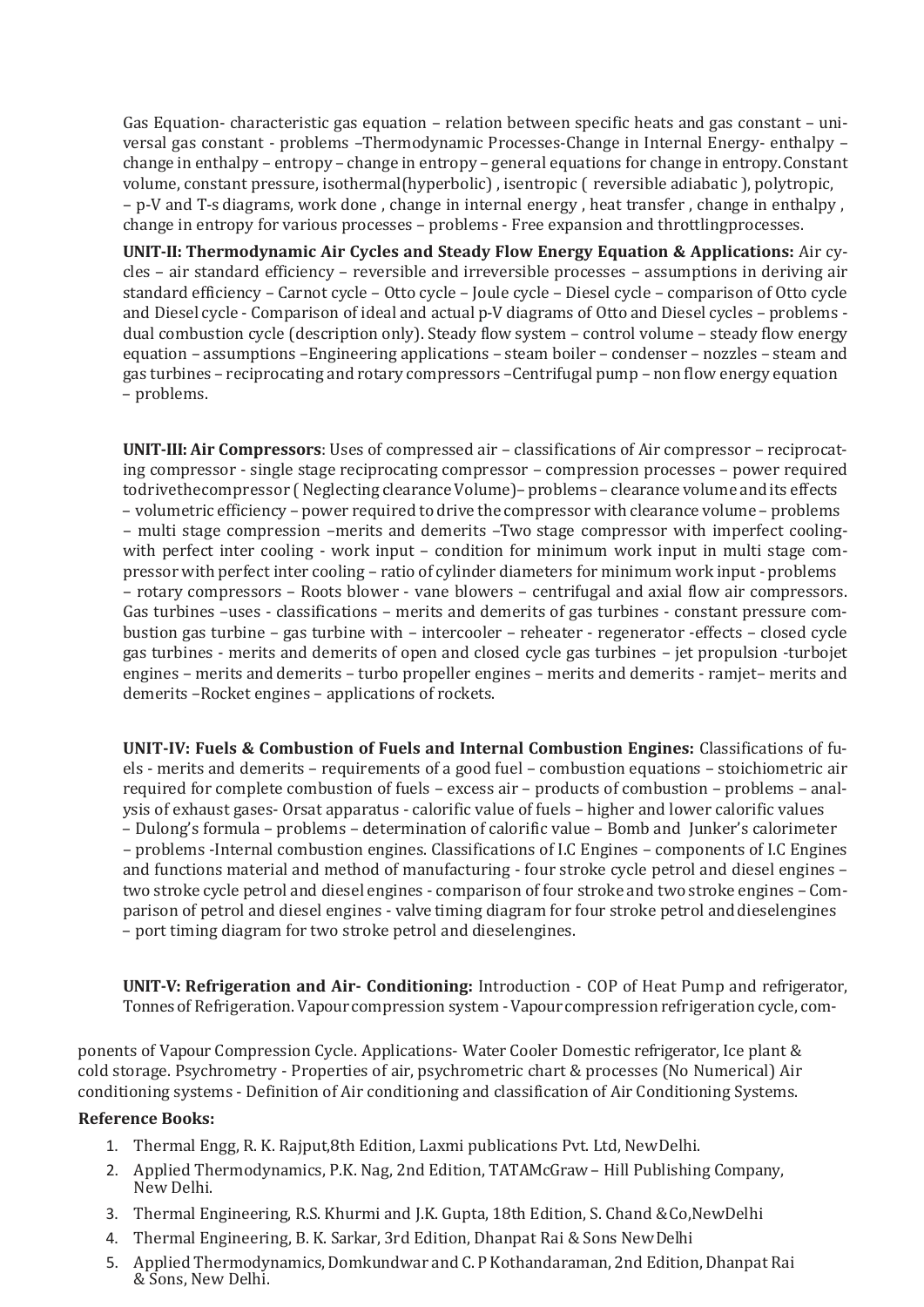#### **Course outcomes:**

| CO <sub>1</sub> | Explain the basics of systems and laws of thermodynamics and thermodynamic processes.                                                        |
|-----------------|----------------------------------------------------------------------------------------------------------------------------------------------|
|                 | Explain different Air Cycles.                                                                                                                |
| CO <sub>2</sub> | Apply steady flow energy equation for nozzles and condensers.                                                                                |
| CO <sub>3</sub> | Familiarize the parts, functions and types of Air compressors and determine their efficien-<br>cy. Describe the working of the gas turbines. |
| CO <sub>4</sub> | Explain different type of fuels and their combustion phenomenon.                                                                             |
| CO <sub>5</sub> | Explain the types and functions of IC engines.                                                                                               |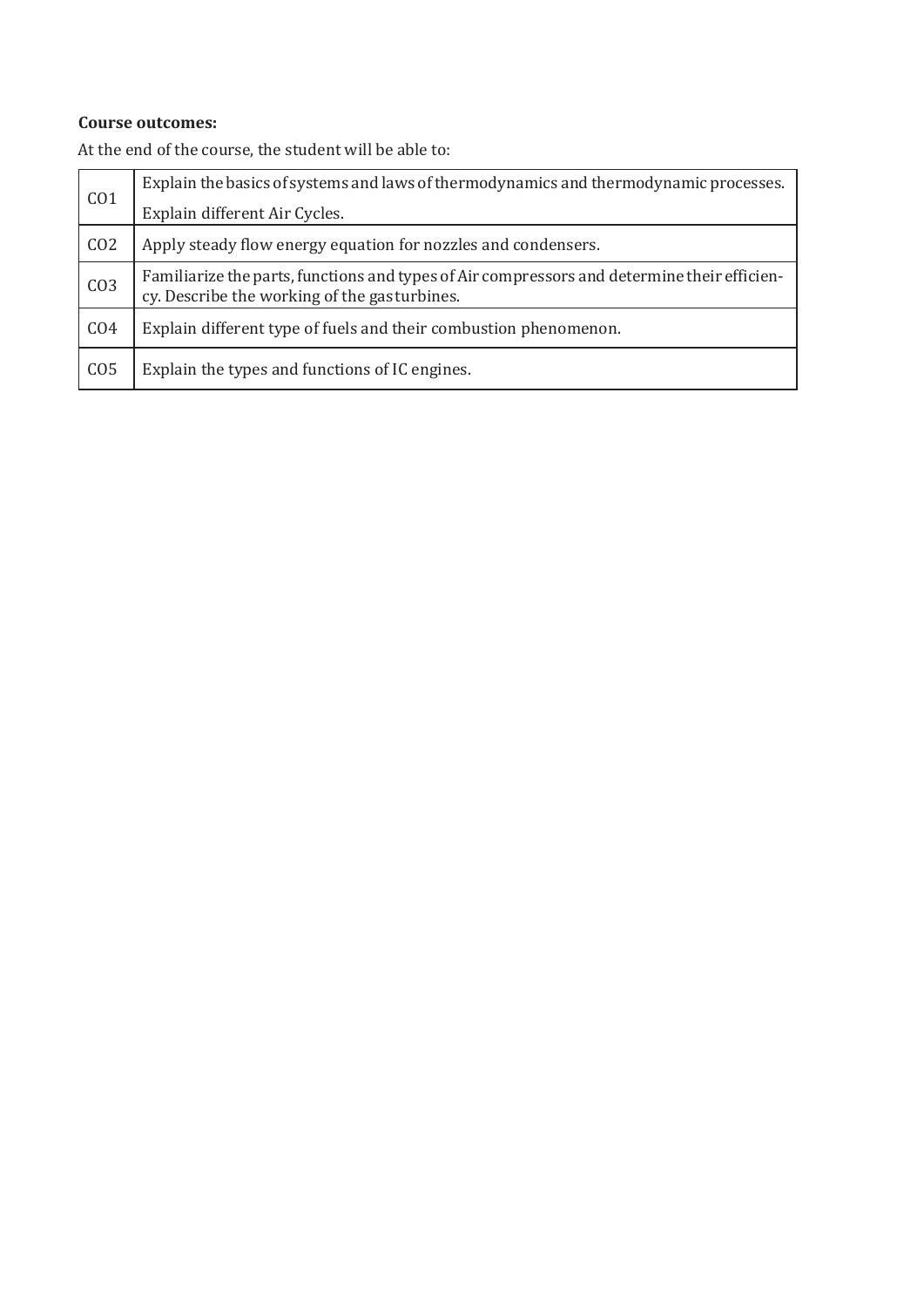| Course Code            | <b>PPE-312</b>                     |
|------------------------|------------------------------------|
| Course Title           | INDUSTRIAL PRODUCTION TECHNOLOGY-I |
| Number of Credits      | (L: 3, T: 0, P: 0)                 |
| Prerequisites          | <b>NIL</b>                         |
| <b>Course Category</b> | PC                                 |

- To understand the types of pattern, casting, moulding, furnaces and castingprocesses.
- To know the construction and working principles various weldingprocesses.
- Tounderstand various forming technologies and metal powder manufacturing methods.

#### **Course Content:**

#### **UNIT-I: Foundry Technology**

Patterns: Definition – types of pattern – solid piece – split piece – loose piece – match plate – sweep – skeleton – segmental – shell – pattern materials – patternallowances.

Moulding: Moulding sand – constituents – types – properties of moulding sand – moulding sand preparation – moulding tools – moulding boxes – types of moulds – green sand mould – dry sand mould – loam sand mould – methods of moulding – Moulding machines – Jolting – Squeezing – sand slinger Construction and working principle. Cores: Essential qualities of core – materials – core sand preparation – core binders – core boxes – CO2 process core making – types of core. Metallurgy: Introduction – Iron-carbon diagram. Melting furnaces: Blast furnace – Cupola furnace – Crucible furnace – types – Pit furnace – Coke fired – Oil fired – Electric furnace – types – Direct arc – Indirect arc – Induction furnace –working principles.

**UNIT-II: Casting:** Shell mould casting – Investment casting – Pressure die casting – Hot chamber die casting – Cold chamber die casting – Gravity die casting – Centrifugal casting – Continuous casting – Defects in casting – causes and remedies.

#### **UNIT-III: Welding Technology**

Arc Welding: Definition – arc welding equipment – electrode types – filler and flux materials – arc welding methods – Metal arc – Metal Inert gas (MIG) – Tungsten inert gas (TIG) - Submerged arc - Electro slag welding – Resistance welding – Spot welding – Butt welding – Seam welding – Plasma arc welding – Thermit welding – Electron beam welding – Laser beam welding – Friction welding – Ultrasonic welding – Induction welding – working principle – applications – Advantages and disadvantages.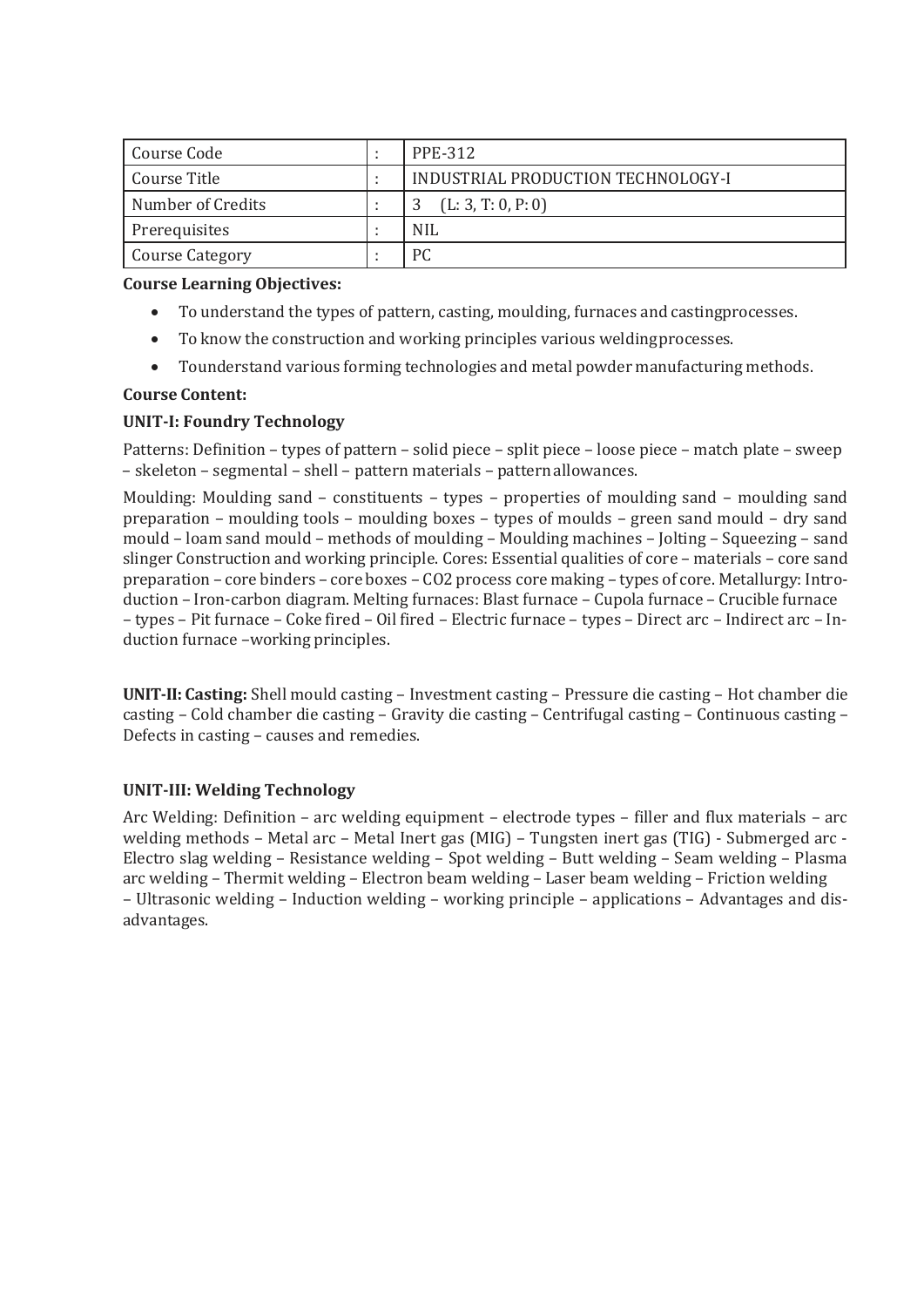Gas welding: Oxy-acetylene welding – advantages – limitations – gas welding equipment –three types of flames – welding techniques – filler rods. – Flame cutting – soldering – brazing – difference between soldering and brazing. Types of welded joints –Selection of welding rod and type of flame for gas welding of ferrous metals- merits and demerits of welded joints – Inspection and testing of welded joints – destructive and non-destructive types of tests – magnetic particle test – radiographic and ultrasonic test - defects in welding – causes andremedies.

#### **UNIT-IV: Forming Technology**

Forging: Hot working, cold working – advantages of hot working and cold working – hot working operations – rolling, forging, smith forging, drop forging, upset forging, press forging – roll forging. Press Working: Types of presses – mechanical and hydraulic presses – press tools and accessories – press working operations – bending operations – angle bending – channel bending – curling – drawing – shearing operations – blanking, piercing, trimming – notching –lancing.

**UNIT-V: Powder Metallurgy**: Methods of manufacturing metal powders – atomization, reduction and electrolysis deposition – compacting – sintering – sizing – infiltration – mechanical properties of parts made by powder metallurgy – design rules for the power metallurgyprocess.

#### **Reference Books:**

- 1. Elements of WorkshopTechnologyVolumeI&II,HajraChowdry&Bhatt Acharaya, Media Promoters, 11th Edition, 2007
- 2. Introduction of Basic Manufacturing Processes and Workshop Technology, Rajendersingh, New age International (P) Ltd. New Delhi- 110002,2006
- 3. Manufacturing Process Begeman, Tata McGraw Hill, New Delhi.
- 4. Workshop Technology- Volume I, II, & III, WAJChapman Viva Books Pvt. Ltd., NewDelhi

#### **Course outcomes:**

At the end of the course, the student will be able to:

| CO1              | Demonstrate understanding of casting process                    |
|------------------|-----------------------------------------------------------------|
| CO <sub>2</sub>  | Illustrate principles of forming processes                      |
| $\overline{CO3}$ | Demonstrate applications of various types of welding processes. |
| CO4              | Explains the concepts of rolling, forming and forging.          |
| CO <sub>5</sub>  | Illustrates the concept of powder metallurgy                    |

| Course Code            | <b>PPE-302</b>                      |
|------------------------|-------------------------------------|
| Course Title           | <b>METROLOGY &amp; MEASUREMENTS</b> |
| Number of Credits      | (L: 3, T: 0, P: 0)                  |
| Prerequisites          | NIL                                 |
| <b>Course Category</b> | РC                                  |

#### **Course Learning Objectives:**

- Tostudy advances in technology, measurement techniques, types of instrumentation devices, innovations, refinements.
- Tostudy the principles of instrumentation, transducers & measurement of non-electrical parameters like temperature, pressure, flow, speed, force andstress.

#### **Course Content:**

**UNIT-I: Introduction to measurements**: Definition of measurement; Significance of measurement; Methods of measurements: Direct & Indirect; Generalized measuring system; Standards of measurements: Primary & Secondary; Factors influencing selection of measuring instruments; Terms applicable to measuring instruments: Precision and Accuracy, Sensitivity and Repeatability, Range,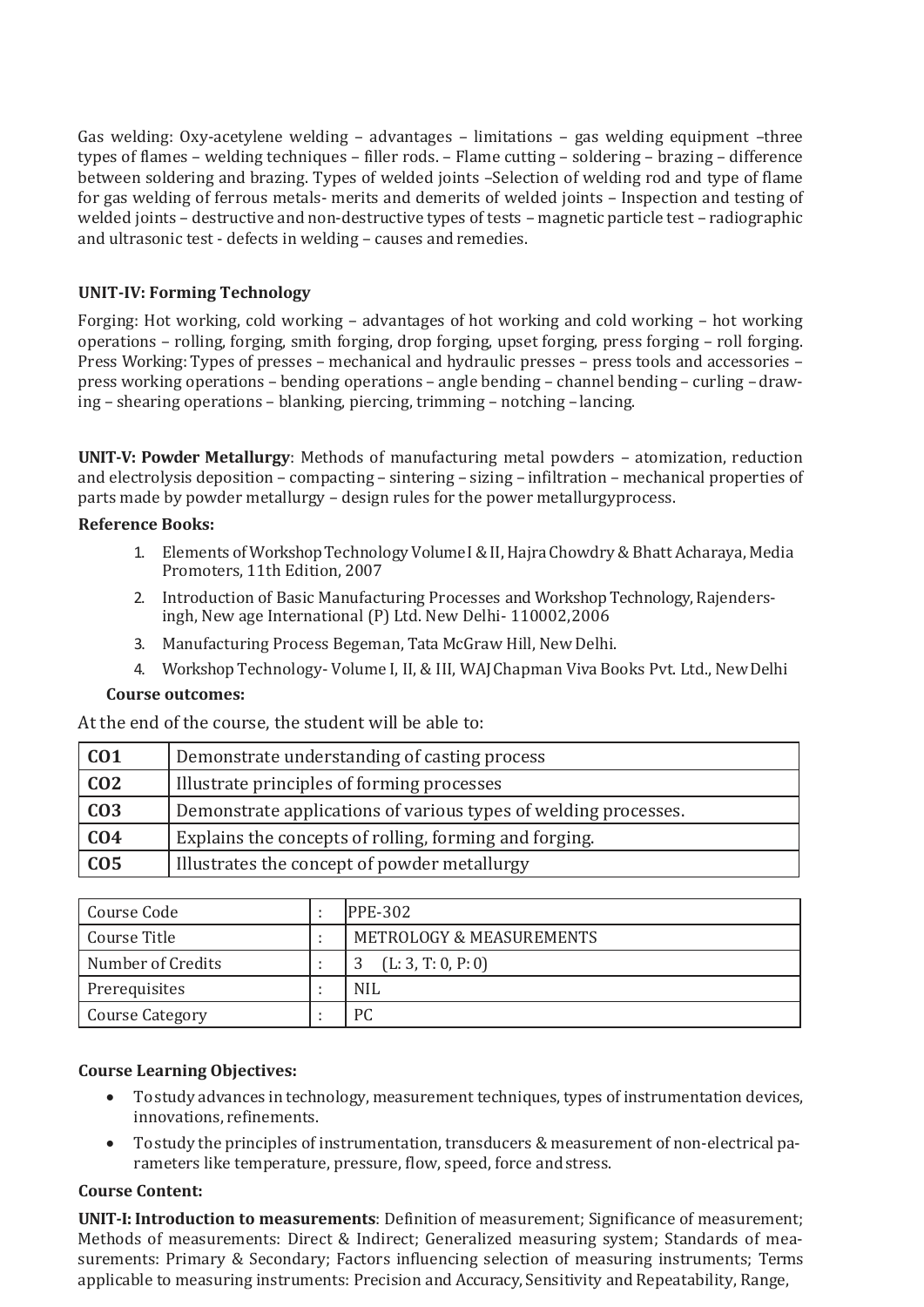Threshold, Hysteresis, calibration; Errors in Measurements: Classification of errors, Systematic and Random error.

**Measuring instruments:** Introduction; Thread measurements: Thread gauge micrometer; Angle measurements: Bevel protractor, Sine Bar; Gauges: plain plug gauge, ring Gauge, snap gauge, limit gauge; Comparators: Characteristics of comparators, Types of comparators; Surface finish: Definition, Terminology of surface finish, Talysurf surface roughness tester; Co-ordinating measuring machine.

**Unit-II: Transducers and Strain gauges:** Introduction; Transducers: Characteristics, classification of transducers, two coil self-inductance transducer, Piezoelectric transducer; Strain Measurements: Straingauge, Classification, mounting of straingauges, Strain gaugerosettes-twoand threeelements.

**Measurement of force, torque, and pressure:** Introduction; Force measurement: Spring Balance, Proving ring, Load cell; Torque measurement: Prony brake, Eddy current, Hydraulic dynamometer; Pressure measurement: Mcloed gauge.

**Unit-III: Applied mechanical measurements:** Speed measurement: Classification of tachometers, Revolution counters, Eddy current tachometers; Displacement measurement: Linear variable Differential transformers (LVDT); Flow measurement: Rotometers, Turbine meter; Temperaturemeasurement: Resistance thermometers, Optical Pyrometer.

**Miscellaneous measurements**: Humidity measurement: hair hygrometer; Density measurement: hydrometer; Liquid level measurement: sight glass, Float gauge; Biomedical measurement: Sphygmo monometer.

**Unit-IV: Limits, Fits & Tolerances:** Concept of Limits, Fits, and Tolerances; Selective Assembly; Interchangeability; Hole And Shaft Basis System; Taylor's Principle; Design of Plug; Ring Gauges; IS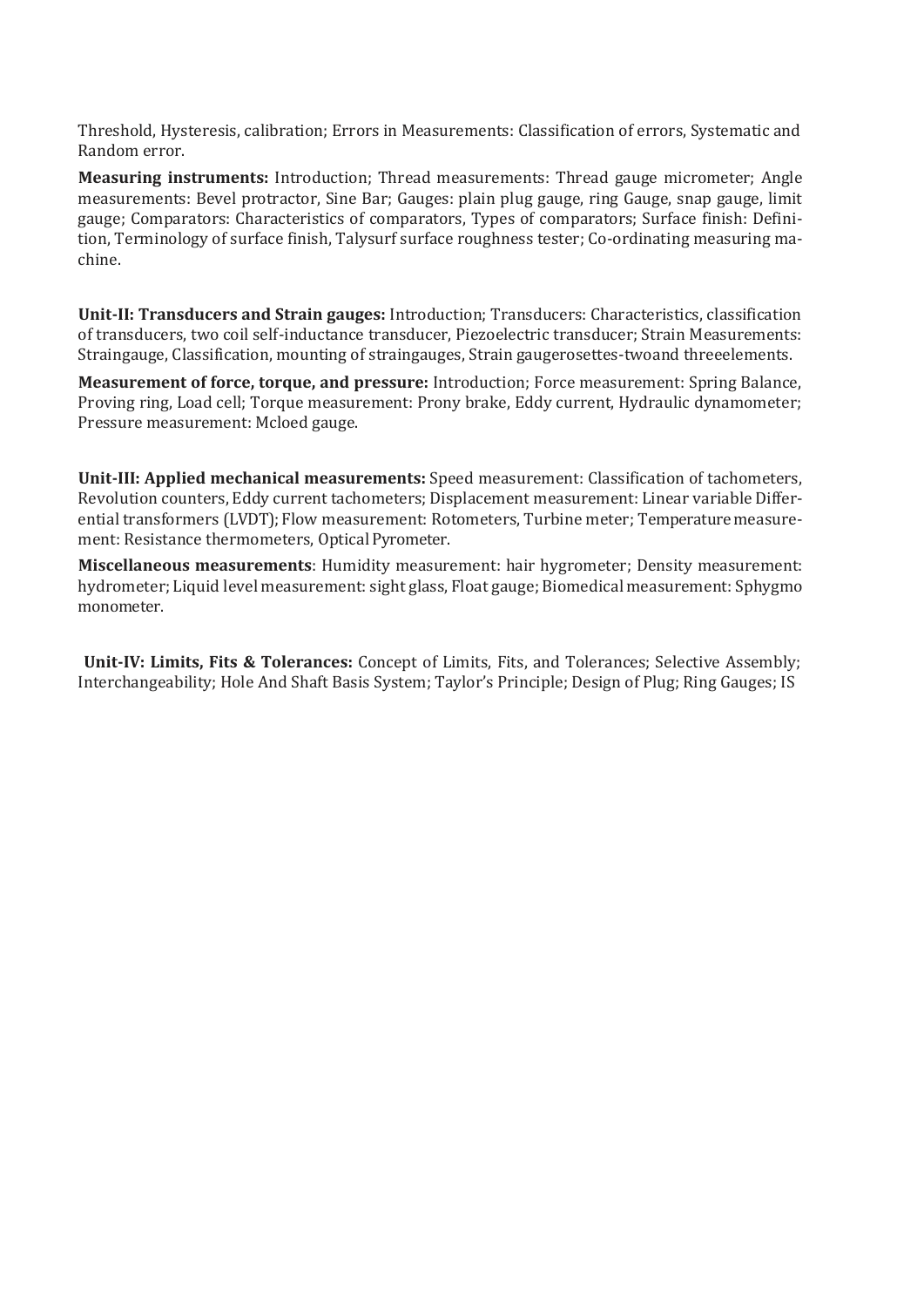919-1993 (Limits, Fits & Tolerances, Gauges} IS 3477-1973; concept of multi gauging and inspection.

**Angular Measurement**: Concept; Instruments For Angular Measurements; Working and Use of Universal Bevel Protractor, Sine Bar, Spirit Level; Principle of Working of Clinometers; Angle Gauges (With Numerical on Setting of Angle Gauges).

**Screw thread Measurements**: ISO grade and fits of thread; Errors in threads; Pitch errors; Measurement of different elements such as major diameter, minor diameter, effective diameter, pitch; Twowire method; Thread gauge micrometer; Working principle of floating carriage dial micrometer.

**Unit-V: Gear Measurement and Testing**: Analytical and functional inspection; Rolling test; Measurement of tooth thickness (constant chord method); Gear tooth vernier; Errors in gears such as backlash, runout, composite.

**Machine tool testing**: Parallelism; Straightness; Squareness; Coaxiallity; roundness; run out; alignment testing of machine tools as per IS standard procedure.

#### **Reference Books:**

- 1. Mechanical measurements Beckwith Marangoni and Lienhard, Pearson Education, 6th Ed., 2006.
- 2. Metrology & Measurement Anand K Bewoor,Vinay kulakarni, Tata McGraw Hill, New Delhi, 2009
- 3. Principles of Industrial instrumentation and control systems Channakesava. R. Alavala, DELMAR cenage learning, 2009.
- 4. Principles of Engineering metrology Rega Rajendra, Jaico publishers,2008
- 5. Dimensional Metrology Connie Dotson, DELMAR, cenage learning,2007
- 6. Instrumentation measurement and analysis B.C. Nakara, K.K. chaudary, second edition, Tata cgraw Hill,2005.
- 7. A text book of Engineering metrology I.C. Gupta, Dhanpat Rai and Sons, New Delhi,2005
- 8. Metrology for Engineers J.F.W. Galyer and C. R. Shotbolt, ELBS
- 9. Engineering Metrology K. J. Hume, Kalyani publishers

#### **Course outcomes**

At the end of the course, the student will be able to:

| CO <sub>1</sub> | Define accuracy, precision, calibration, sensitivity, repeatability and such relevant terms in<br>metrology.                                 |
|-----------------|----------------------------------------------------------------------------------------------------------------------------------------------|
| CO <sub>2</sub> | Distinguish between various types of errors.                                                                                                 |
| CO <sub>3</sub> | Understand the principle of operation of an instrument and select suitable measuring de-<br>vice for a particular application.               |
| CO <sub>4</sub> | Appreciate the concept of calibration of an instrument.                                                                                      |
| CO <sub>5</sub> | Analyze and interpret the data obtained from the different measurements processes and<br>present it in the graphical form, statistical form. |

| Course Code            | <b>PPE-313</b>                   |
|------------------------|----------------------------------|
| Course Title           | PRECISION METROLOGY LAB          |
| Number of Credits      | (L: 0, T: 0, P: 2)               |
| Prerequisites          | PEPC201 Metrology & Measurements |
| <b>Course Category</b> | PC                               |

#### **Course Learning Objectives**

 Tounderstand techniques for precisemeasurement ofthedimensions of various objects and shapes.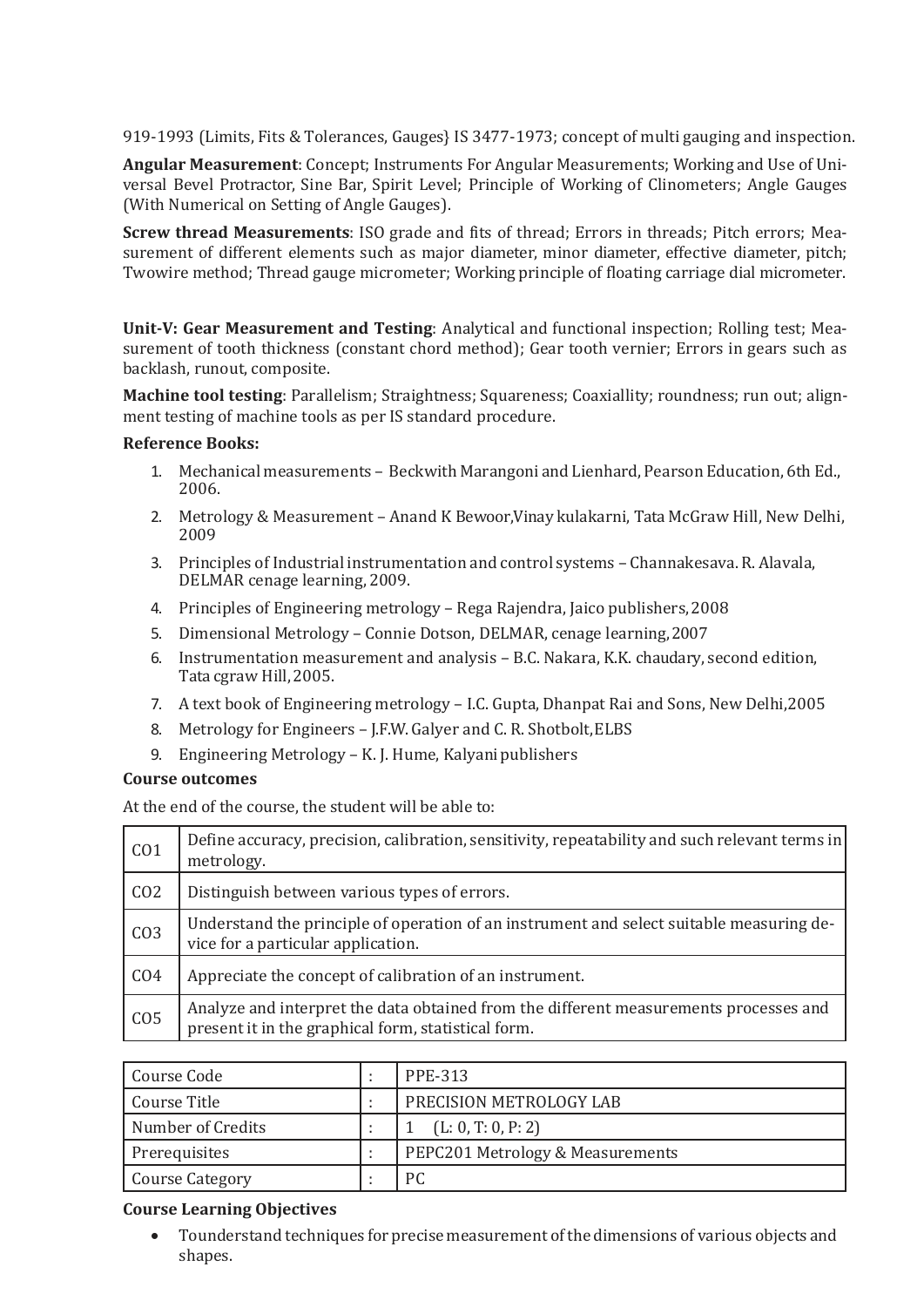#### **Course Content:**

#### **I. LINEAR MEASUREMENTS:**

1. Determine the thickness of ground MS flat to an accuracy of 0.02mm using Vernier caliper.

2. Determine the diameter and length of cylindrical objects to an accuracy of 0.02mm using vernier caliper.

3. Determine the inside diameter of a bush component to an accuracy of 0.02 using Vernier caliper.

4. Determine the diameter of a cylindrical component to an accuracy of 0.01mm using micrometer and check the result with digital micrometer

5. Determine the height of gauge block or parallel bars to an accuracy of 0.02mm using Vernier height gauge.

6. Determine the depth of a blind bore component to an accuracy of 0.02mm using vernier depth gauge.

7. Determine the thickness of ground MS plates using slip gauges.

#### **II. ANGULAR MEASUREMENTS:**

8. Determine the angle of V-block,TaperShank of Drill and Dovetails in mechanical components using universal bevel protractor.

9. Determine the angle of machined surfaces of components using sine bar with slipgauges.

#### **III. GEOMETRIC MEASUREMENT**

10. Measure the geometrical dimensions of V-Thread

11. Measure the geometrical dimensions of spur gear.

#### **IV. MACHINE TOOLTESTING**

Geometrical Test: Position of machine tool components and displacement of machine tool components relative to one another is checked.

The instruments required for Geometrical tests are Dial Gauge, test mandrel, Straight edge, Squareness, sprit level.

- Test for level of installation of machine tool in Horizontal and VerticalPlanes.
- Testfor Flatness of machine bed and for straightness and parallelism of bed ways on bearing surface.
- Testfor perpendicular of guide ways to other guide ways or bearing surface.
- Test for true running of the main spindle and its axialmovements.
- Test for parallelism of spindle axis to guide ways or bearingsurfaces.
- Test for line of movements of various members like spindle and table crossslides.
- Practical test in which some test pieces are done and their accuracy and finishis checked.